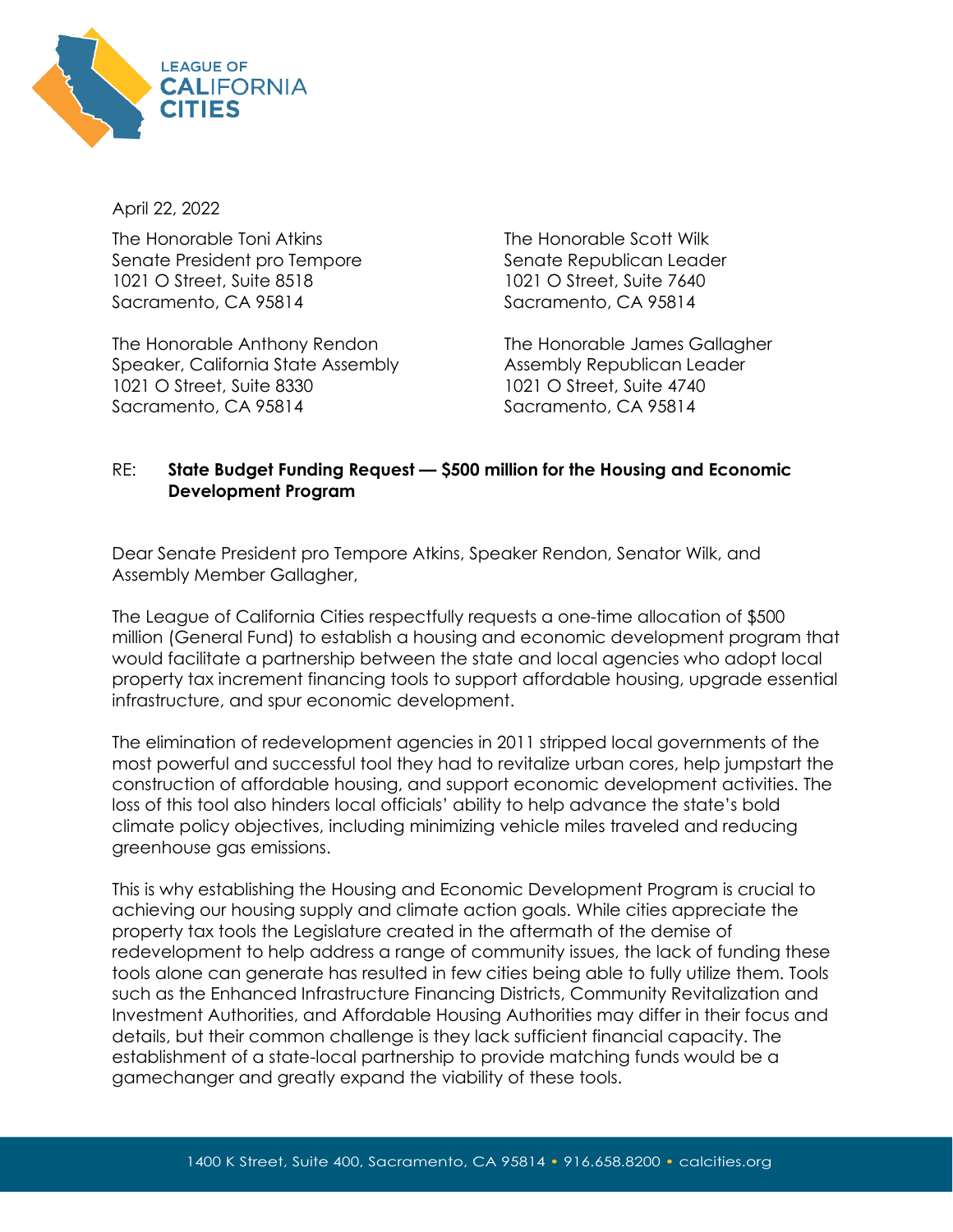

The state's \$20 billion state budget surplus — expected to grow by billions later this month — presents a historic opportunity to enhance existing local property tax increment tools that have been underutilized due in large part to the absence of state participation. A strong state-local partnership would propel significant investments in affordable housing, public infrastructure, and spur much needed economic development and job creation, all of which would help further the state's ambitious climate and housing goals.

Sincerely,

ouf M Cal.

Carolyn M. Coleman Executive Director and CEO

Cc: Members, California State Senate Members, California State Assembly